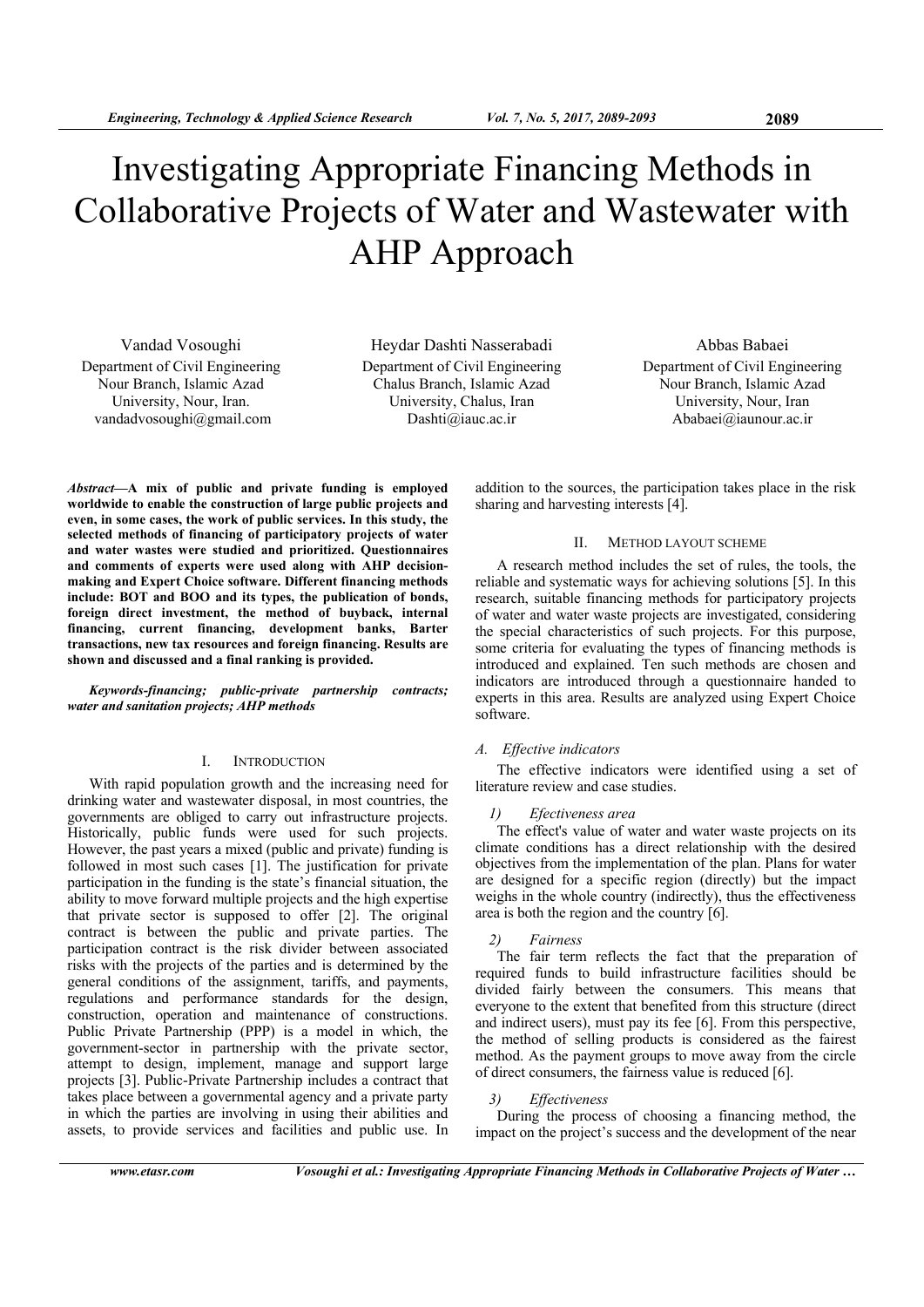area is to be considered. However, additional care should be provided so that the extra costs are not imposed on the consumers [6]. Correlating the level of satisfaction to the price is a well established method [7]. Whatever the difference between the cost that satisfies the consumers and the actual cost, the consumers will most likely try to modify the conditions to their advantage [8]. In the ideal case that no difference is documented, the value of this index is set to 1.

## *4) Financial sustainability*

The values of stability and sustainability of used resources are also to be considered (8). The main focus of the project executive is on the determining the fluctuations in the resources of the selected method. Several factors are involved in causing these fluctuations and the result of activating these factors is imposing additional costs to the project. The most prominent risks during the financing of a project, can be divided into 5 main groups: political, financial, construction, risks, operational and market [8].

# *B. Financing methods*

In this study, to evaluate the most appropriate method of financing, ten methods are considered. These are the following:

(1) new tax resources, (2) current finance payback method, (3) barter transactions, (4) foreign investors, (5) bonds, (6) internal financing, (7) buyback methods, (8) BOT, BOO etc, (9) development banks, (10) Foreign Direct Investment.

# *C. Familiarity with AHP analytical method*

Analytical Hierarchy Process (AHP) method is a multicriteria decision-making technique. This method can be rather useful when faced with few options and decision criteria. Indicators can be quantitative or qualitative. The basis of this method is pair comparisons [9].

The process of ranking and prioritization of options in AHP methods includes the following steps:

*1) Setting the Hierarchy*

At this stage, the problem is defined and the purpose of decision-making is drawn with a hierarchy of factors and elements of the decision. For this purpose, a decision tree is used [9] (Figure 1).



Fig. 1. Making hierarchy Determine the most appropriate method of financing

## *2) Paired comparisons*

At this stage, the experts make comparisons between scales and sub-scales of decision making and determine its scores to each other.

# *3) Calculation of relative weight*

The next step in the Analytic Hierarchy Process (AHP) is the required calculations to determine the priority of any decision elements by using the information of the matrixes of paired-calculations.

## *4) The final weigh of options*

The final weight of options is obtained from the sum of criteria importance in the weight of options (9).

# *5) Calculation of data validation (incompatible rates)*

Inconsistency rate (I.R.), is a mechanism by which the validity of the answers of respondents to the pair wise comparisons is measured. Almost all the AHP calculations based on a preliminary judging decision that appears in the form of pairwise comparison matrix and any error and incompatibility between options and indicators would skew the final obtained results of calculations [9].

#### *D. Questionnaires*

# *1) Structure*

The questionnaire includes a set of Frequently Asked Questions that by utilizing various scales, comment, perspective, and insight of individuals assesses the respondent. The measurement scale is a set of principles for assigning the subjects to the category or assigning the figures to the subjects. The relative scale has been chosen as the used scale in the questionnaire. Relative scale is the most precise scale for measurement. This scale has a value of true zero that is a point on the scale that shows a complete shortage of the features on measurement. By this scale either the difference between the figures and their relative importance could be compared [10].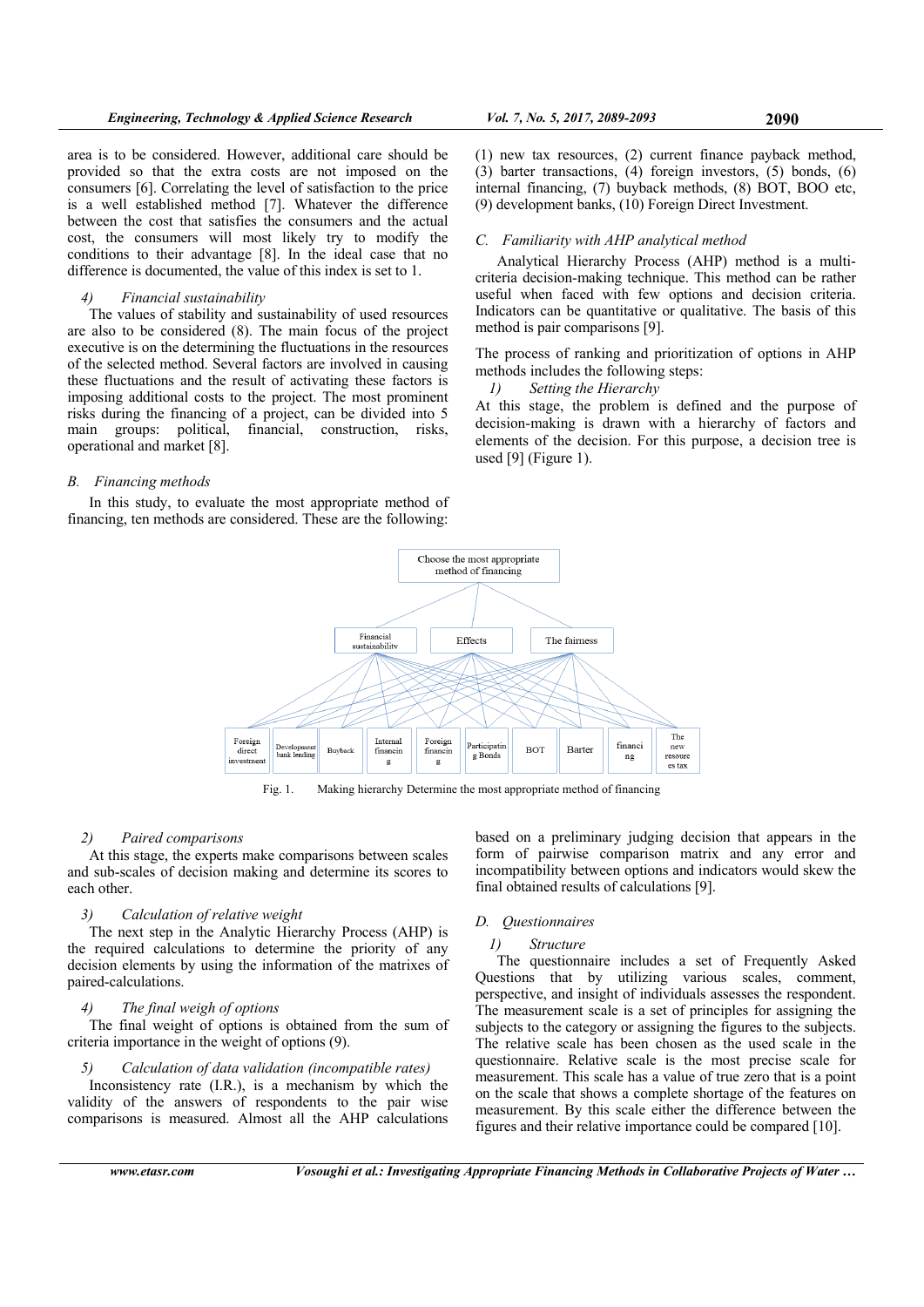Standard questionnaires were used in this study and after receiving the comments of the experts in the stage of validation, the accuracy, clarity, and transparency of made questions, were revised and the questionnaires were prepared for distribution.

# *3) The sample size*

In order to obtain the opinions of the experts, 20 questionnaires were distributed between them. Among the distributed questionnaires, 14 of them were returned. 5 numbers of questionnaires due to defects in completion and improper method of inserting information were excluded from the analysis process. Therefore, the analysis was conducted on the remaining 9 questionnaires.

## *4) Limitations in information gathering*

Data collection from different experts involved in different projects is bound to face constraints due to confidentiality. personal involvement is also an issue.

## *5) Reliability*

One of the most well known methods for calculating reliability is using Cronbach's alpha. The method is used for calculating the internal consistency of measurement tools, including questionnaires. Cronbach's alpha has been used to determine the reliability of the questionnaire with emphasis on internal consistency. Provided that the alpha coefficient is more than 0.7 the test has acceptable reliability.

# *6) Analysis of questionnaire data*

The AHP method is used for converting the qualitative comments of experts to quantitative values that can be calculated and compared. For ranking, all questions were summarized in the form of four separate matrices, then the different AHP methods were implemented on the data. The raw data was analyzed using Expert Choice software.

#### III. RESULTS

The Expert Choice software results for each of the comparison criteria and for the questionnaire of AHP coefficient is shown in Figures 2 to 6 and Tables I to V. As it can be seen the participatory methods such as BOT, BOO have the highest value. The mean, variance and standard deviation (std) of the available data for each indicator are also calculated. An overall comparison is given in Figure 7.

# IV. CONCLUSION

In this study, ten methods of financing for water and water wastes projects were studied and prioritized. Questionnaires were used along with AHP decision-making and Expert Choice software. The final ranking is as follows: (1) BOT, BOO etc, (2) bonds, (3) Foreign direct investment, (3) buyback, (4) internal financing, (5) current financing, (6) developmental banks, (7) Barter transactions, (8) New tax resources, (10) Financing from foreign finance.







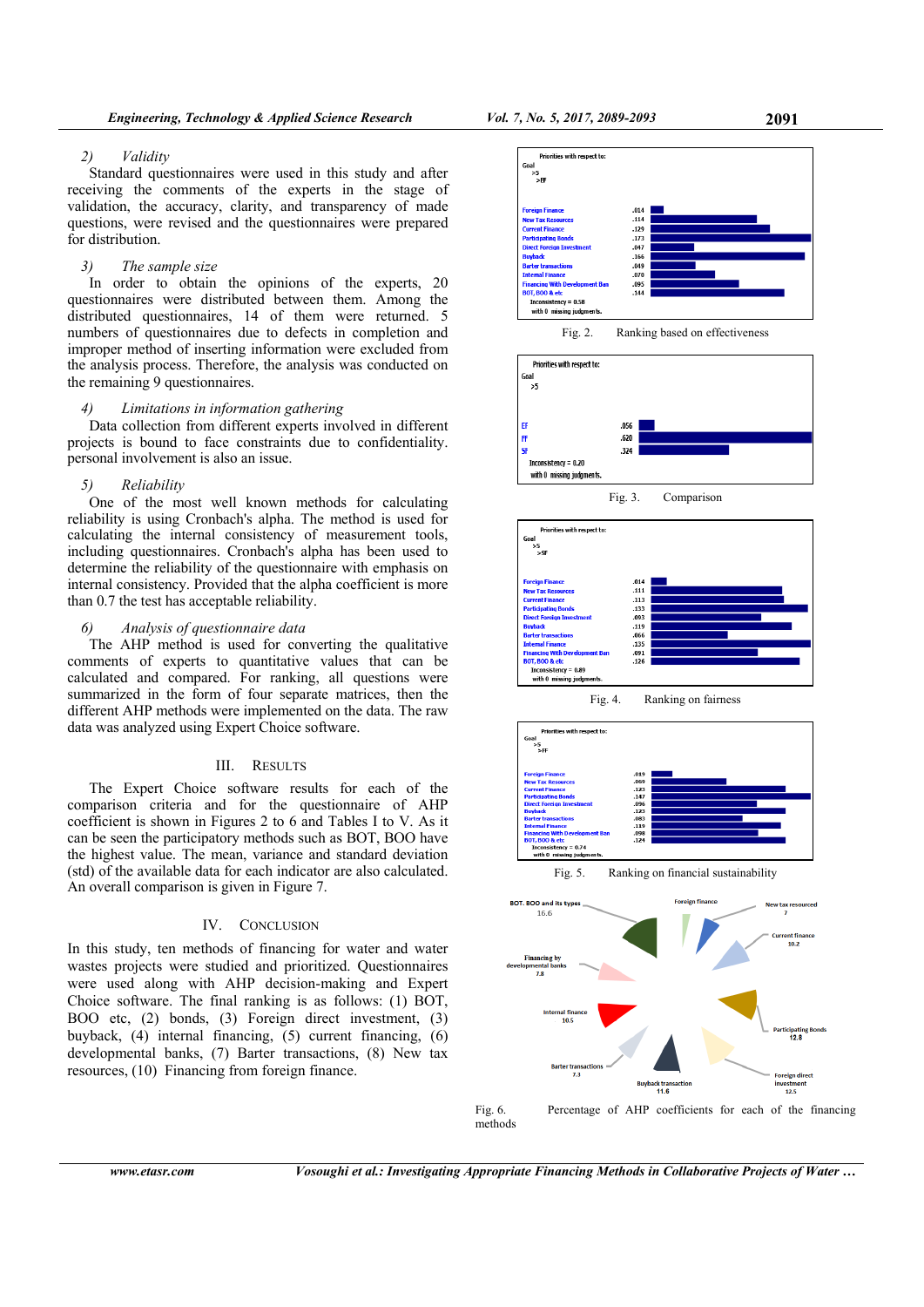|                         | TABLE I. | AHP COEFFICIENTS DERIVED FROM THE ANALYSIS CRITERIA |       |       |       |       |       |       |       |  |
|-------------------------|----------|-----------------------------------------------------|-------|-------|-------|-------|-------|-------|-------|--|
| Number of questionnaire |          |                                                     |       |       |       |       |       |       |       |  |
| Effectiveness           | 0.064    | 0.073                                               | 0.078 | 0.17  | 0.056 | 0.99  | 0.08  | 0.187 | 0.379 |  |
| Fairness                | 0.237    | 0.205                                               | 0.205 | 0.123 | 0.62  | 0.537 | 0.609 | 0.07  | 0.508 |  |
| Sustainabilitv          | 0.699    | 0.722                                               | 0.722 | 0.707 | 0.324 | 0.364 | 0.311 | 0.743 | 0.113 |  |

| Financing<br>method<br>Number of<br>questionnaires | etc<br>OOB,<br>BOT | developmental banks<br>Financing by | Internal finance | Barter transactions | Buyback | direct investment<br>Foreign | <b>Bonds</b> | Current finance | New tax resourced | Foreign finance |
|----------------------------------------------------|--------------------|-------------------------------------|------------------|---------------------|---------|------------------------------|--------------|-----------------|-------------------|-----------------|
|                                                    | 0.239              | 0.108                               | 0.102            | 0.012               | 0.169   | 0.03                         | 0.137        | 0.083           | 0.068             | 0.049           |
| 2                                                  | 0.239              | 0.104                               | 0.103            | 0.014               | 0.167   | 0.033                        | 0.147        | 0.088           | 0.068             | 0.045           |
| 3                                                  | 0.208              | 0.083                               | 0.112            | 0.017               | 0.156   | 0.046                        | 0.149        | 0.11            | 0.06              | 0.036           |
| 4                                                  | 0.193              | 0.031                               | 0.125            | 0.03                | 0.118   | 0.094                        | 0.173        | 0.145           | 0.068             | 0.025           |
| 5                                                  | 0.194              | 0.034                               | 0.122            | 0.034               | 0.121   | 0.094                        | 0.166        | 0.145           | 0.071             | 0.025           |
| 6                                                  | 0.198              | 0.038                               | 0.109            | 0.04                | 0.115   | 0.09                         | 0.182        | 0.141           | 0.066             | 0.027           |
| 7                                                  | 0.153              | 0.06                                | 0.138            | 0.048               | 0.09    | 0.115                        | 0.183        | 0.128           | 0.062             | 0.023           |
| 8                                                  | 0.16               | 0.064                               | 0.144            | 0.056               | 0.107   | 0.124                        | 0.2          | 0.14            | 0.072             | 0.026           |
| 9                                                  | 0.138              | 0.062                               | 0.139            | 0.052               | 0.108   | 0.12                         | 0.168        | 0.122           | 0.077             | 0.023           |

TABLE II. TOTAL OBTAINED AHP COEFFICIENT FOR EACH FINANCING METHOD



Sustainability Fairness Effects Average score for each  $0.467$  0.346 0.132 Percentage of each indicator 49.4 36.60 14

| TABLE IV. | <b>COMPARING INDICES</b> |
|-----------|--------------------------|
|           |                          |

|                       | sustainability | Fairness  | Effects |
|-----------------------|----------------|-----------|---------|
| Variance              | 0.052          | 0.043     | 0.0096  |
| Standard<br>deviation | 23.47 %        | $20.67\%$ | 9.78 %  |

*www.etasr.com Vosoughi et al.: Investigating Appropriate Financing Methods in Collaborative Projects of Water …*